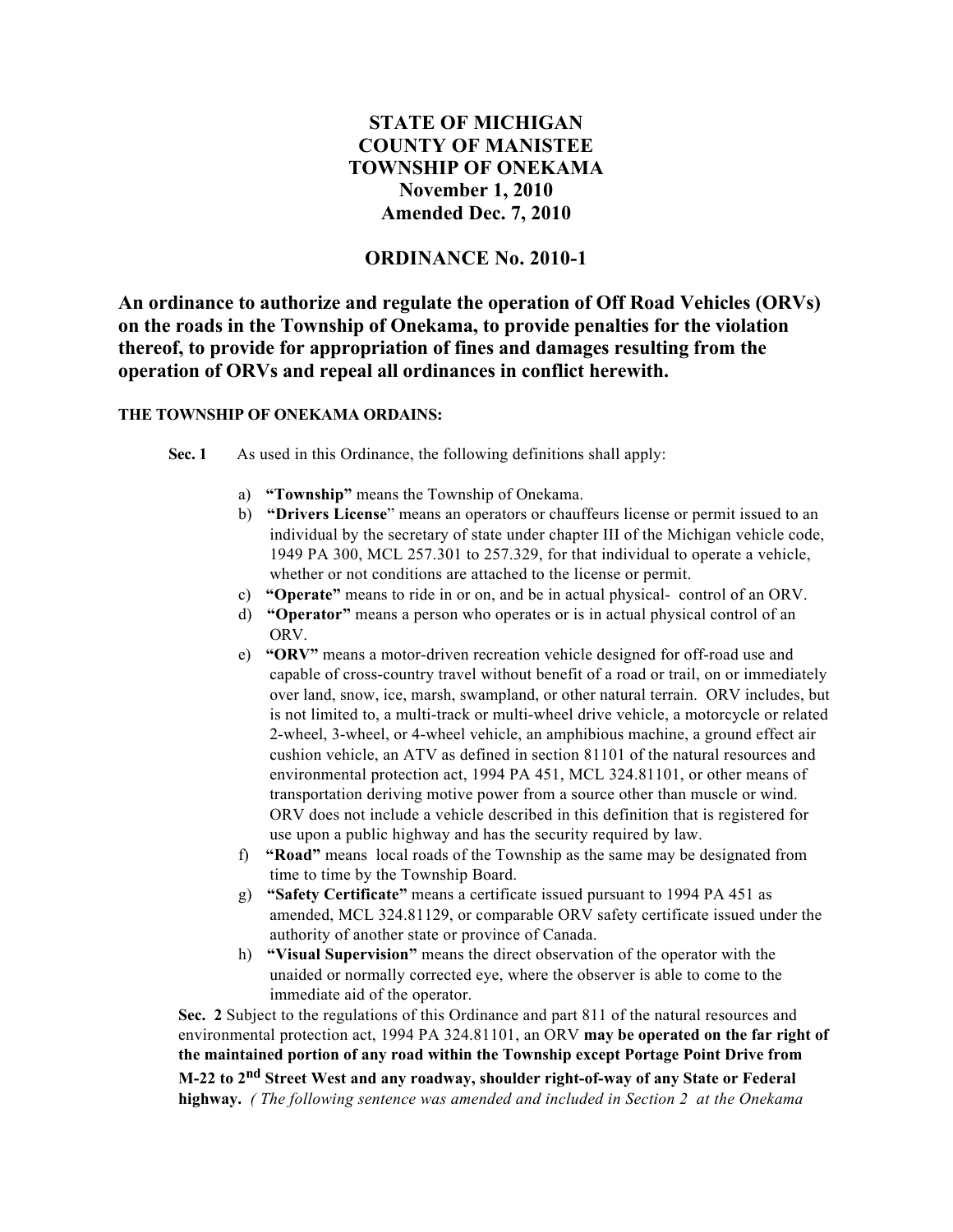#### *Township Board meeting Tuesday, December 7, 2010).:* "**This also includes access on Portage Point Drive from Herkelrath to Bayview."**

**Sec. 3** An ORV may be operated from a residence on a road closed by the Township or Manistee County Road Commission solely for the purpose of gaining access to the roads open to ORV's within the Township.

**Sec. 4** An ORV travelling on a road in the Township shall meet all of the following conditions, in addition to any others that may be imposed by law:

- **a)** Shall travel at a speed of no more than 25 miles per hour or a lower posted speed limit.
- **b)** Shall be operated by a person not less than 12 years of age. (SEE SECTION 5.)
- **c)** Shall travel with the flow of traffic.
- **d)** Shall be operated in a manner that does not interfere with traffic on the road.
- **e)** Shall travel in single file except when overtaking and passing another ORV.
- **f)** Shall not travel on a road when visibility is substantially reduced due to weather conditions unless displaying a lighted headlight and lighted taillight.
- **g)** Shall not operate before ½ hour before sunrise or after ½ hour after sunset unless displaying a lighted headlight and lighted taillight.
- **h)** Shall at all times display a lighted headlight, lighted tail light.
- **i)** Shall only be operated while the operator and each passenger is wearing a crash helmet and protective eyewear approved by the United States Department of Transportation unless the vehicle is equipped with a roof that meets or exceeds standards for a crash helmet and the operator and each passenger is wearing a properly adjusted and fastened seat belt.
- **j)** Shall be equipped with a throttle so designed that when the pressure used to advance the throttle is removed, the engine speed will immediately and automatically return to idle.
- **k)** Shall be equipped with a spark arrester type, United States Forest Service approved muffler in good working order and in constant operation.
- **l)** Shall observe all noise emission standards defined by law.

**Sec. 5** A parent or legal guardian of a child less than 16 years of age shall not permit, and a child less than 16 years of age shall not operate an ORV on a road in the Township unless the child is under the direct visual supervision of an adult and the child has in his or her immediate possession a Michigan issued ORV safety certificate or a comparable ORV safety certificate issued under the authority of another state or a province of Canada.

**Sec. 6** Unless a person possesses a valid driver's license, a person shall not operate an ORV on a road in the Township if the ORV is registered as a motor vehicle and is either more than 60 inches wide or has three wheels.

**Sec. 7** Any person who violates this ordinance is guilty of a municipal civil infraction and may be ordered to pay a civil fine of not more than \$500. In addition, a court may order a person who causes damage to the environment, a road or other property as a result of the operation of an ORV to pay full restitution for that damage above and beyond the penalties paid for civil fines.

**Sec. 8** The Township Treasurer shall deposit all fines and damages collected under this Ordinance into a fund to be designated as the "ORV Fund". The Onekama Township Board shall appropriate revenue in the ORV Fund as follows: